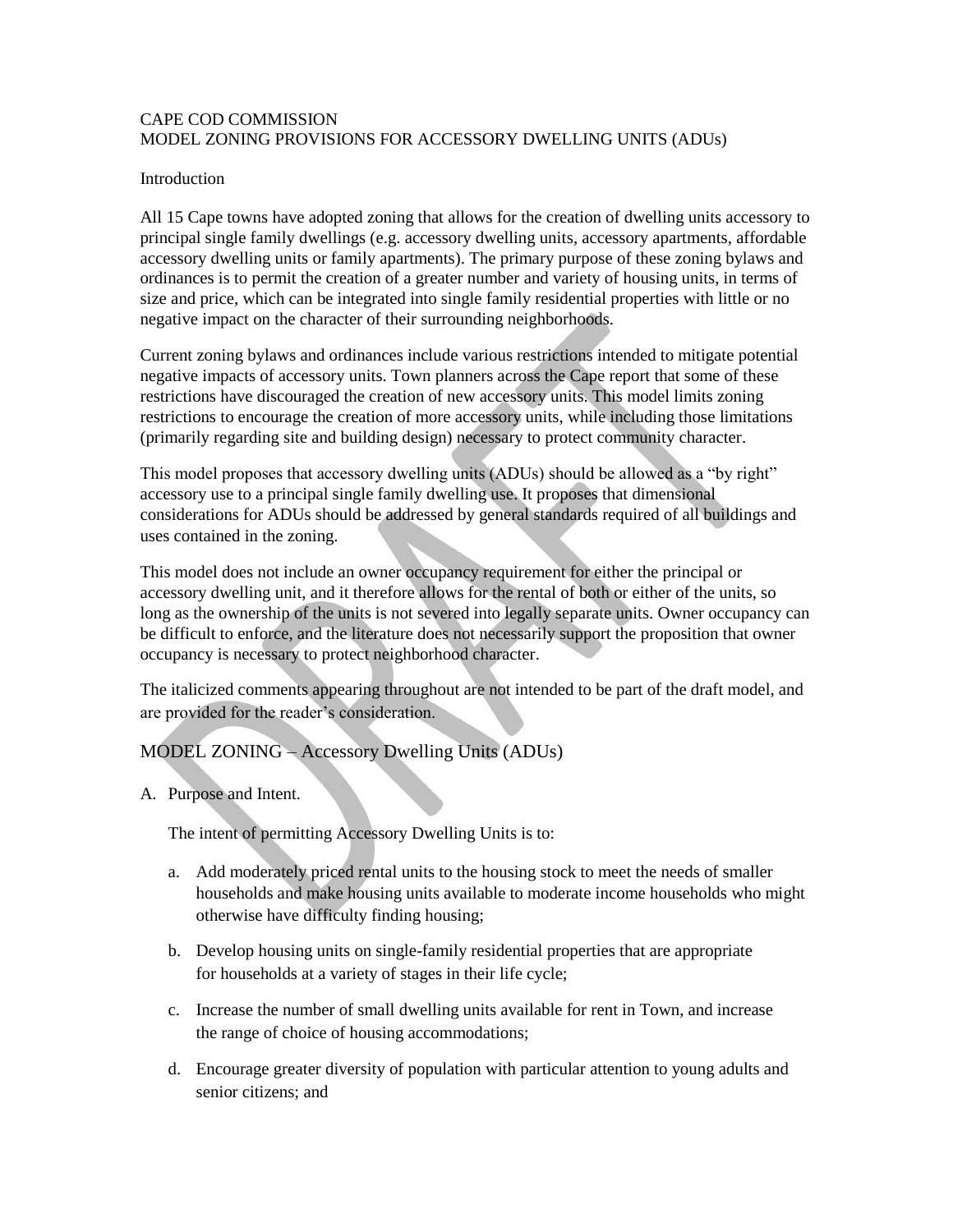- e. Encourage a more economic and energy-efficient use of the Town's housing supply while maintaining the appearance and character of the Town's single-family neighborhoods; and
- f. Provide homeowners with a means of obtaining rental income to defray housing costs.

### B. Definitions.

The following definitions shall be applicable to this section:

Accessory Dwelling Unit (ADU) An Accessory Dwelling Unit is a Dwelling Unit incorporated within a lawful principal single-family dwelling or within a detached building accessory to and on the same lot as a lawful principal single-family dwelling use, which ADU shall be clearly subordinate in design to that principal single-family dwelling use to which it is accessory.

Dwelling Unit: One or more rooms designed, occupied or intended for occupancy as separate living quarters, with cooking, sleeping and sanitary facilities provided within the dwelling unit for the exclusive use of a single family maintaining a household. This definition does not include a mobile home trailer, however mounted.

*COMMENT: Having fewer or no restrictions on accessory dwelling unit tenants gives greater control over the unit to the homeowner while offering more diverse housing opportunities, and eases burdens of local administration and enforcement.*

*Note, that the definition of "Dwelling Unit" limits use to a 'household' unit, which would help maintain the single family residential use of the property.*

*COMMENT: A Town may want to ensure that its general zoning contains clear definitions for terms used herein such as "building" and/or " structure," "attached building/ structure," "detached building/ structure," "single family dwelling," "accessory use" and "principal use."*

- C. Procedural Requirements/ Administration and Enforcement:
	- a. An ADU shall be permitted as a "By Right" use accessory to a lawful single family dwelling use.
	- b. The Building Commissioner/ Chief Zoning Officer shall administer and enforce the provisions of this section.
	- c. ADUs shall not be eligible for zoning use variances, or for zoning dimensional variance relief proposing to increase the allowable number of ADUs on a lot.
	- d. The construction of any accessory dwelling unit must be in conformity with the State Building Code, Title V of the State Sanitary Code and lawful under all other provisions of applicable town health, building, zoning and other local laws and regulations.
	- e. Prior to issuance of a building permit for an ADU, site plans, floor plans and elevations shall be submitted showing the proposed interior and exterior changes to existing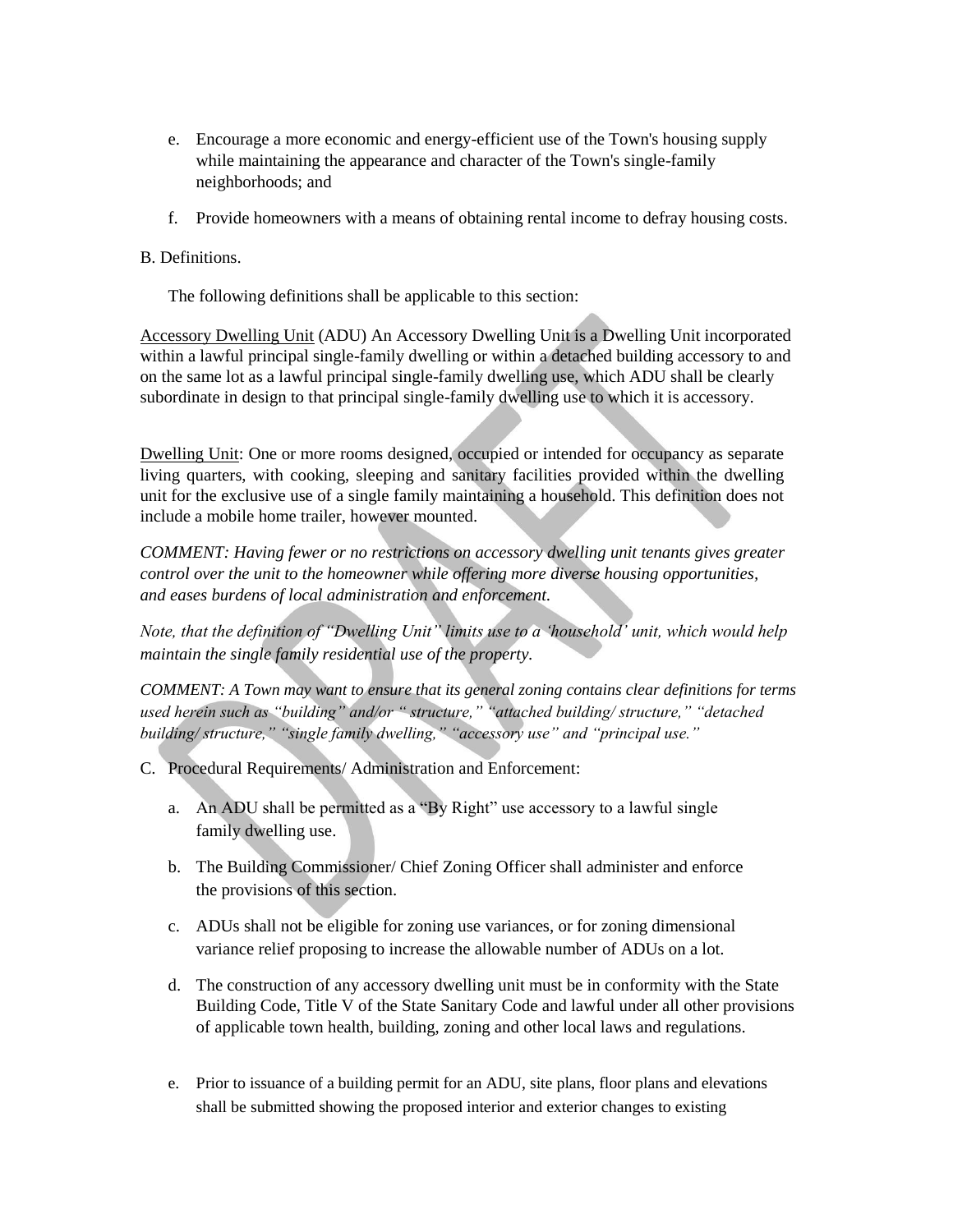buildings or new building and improvements on a lot associated with a proposed ADU.

*COMMENT: Permitting and review could also be through Special Permit; Conditional Use; Site Plan Review; or Design Review processes, or some combination thereof to the extent they exist or may be created under zoning.*

D. Use and Dimensional Requirements:

The Building Commissioner may issue a Building Permit authorizing the installation and use of an Accessory Dwelling Unit within a lawful existing or new single-family dwelling to which the ADU is accessory, or in a new or existing detached building accessory to and on the same lot as the principal dwelling subject to the following:

*COMMENT: This provision allows accessory dwelling units accessory to any lawful new or existing principal single-family dwelling, regardless of whether the principal single family property is conforming or nonconforming. There may be situations where the Zoning Board of Appeals has Special Permit jurisdiction over construction of an ADU because of the nonconforming nature of the residential property on which it is proposed.*

- a. The ADU shall be a complete, separate housekeeping unit containing both kitchen and bath.
- b. No more than one (1) Accessory Dwelling Unit may be created per lot.
- c. If the primary entrance of an ADU is not proposed to be shared with that of the principal dwelling, such entrance shall be less visible from the street view of the principal dwelling than the main entrance of the principal dwelling.

## *COMMENT: A town could require that any new separate outside entrance serving an accessory dwelling unit shall be located on the side or in the rear of the building.*

- d. An ADU shall be clearly subordinate in use, size and design to the principal single family dwelling. An ADU shall be designed so that, to the maximum extent practical, the appearance of the property on which it is to be located remains that of a single-family residential property and the privacy of abutting properties is maintained, considering the following: building architectural details, roof design, building spacing and orientation, building screening, door and window location, and building materials.
- e. The ADU shall contain no more two bedrooms and no greater than a maximum habitable floor area of 50% of the habitable floor area of the principal single family dwelling unit, but in no event greater than 1000 square feet. Garages, unfinished attics and basements, common entries, porches and decks shall not be included in the floor area calculations. Once an ADU has been added to a single-family dwelling or lot, the accessory dwelling unit shall not be enlarged beyond the square footage allowed by this section.

*Comment: A town could require that the owner execute/ record a deed rider or restriction limiting the number of bedrooms in and size of an ADU.*

f. At least one (1) off street parking space in addition to that required for the principal single family dwelling is required for an ADU.